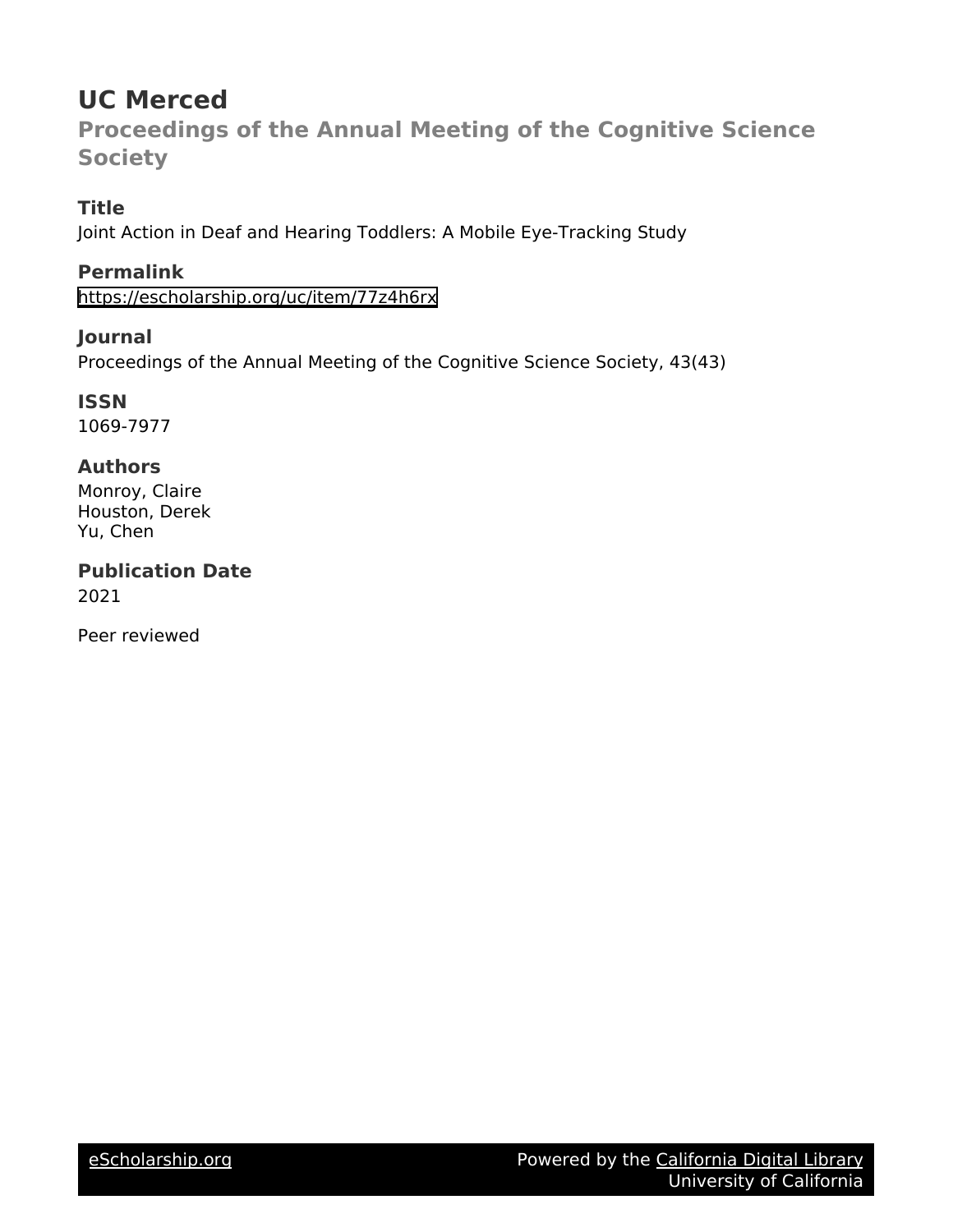### **Joint Action in Deaf and Hearing Toddlers: A Mobile Eye-Tracking Study**

**Claire Monroy (claire.monroy@gmail.com) Derek Houston (derek.houston@osumc.edu)**

Department of Otolaryngology—Head and Neck Surgery The Ohio State University Wexner Medical Center, Columbus, OH 43210 USA

**Chen Yu (chen.yu@austin.utexas.edu)**

Department of Psychology University of Texas at Austin, Austin, TX 78712 USA

#### **Abstract**

Infants experience the world through their actions with objects and their interactions with other people, especially their parents. Prior research has shown that school-age children with hearing loss experience poorer quality interactions with typically hearing parents, and difficulties in controlling their visual attention. In the current study, we used mobile eyetracking to investigate parent-child interactions in toddlers with and without hearing loss. Parents and toddlers engaged in a goal-directed, interactive task that involved inserting coins into a slot and required joint coordination between the parent and the child. We examined the visual behaviors of the toddlers and the scaffolding behaviors of the parents. In contrast to previous work, preliminary findings reveal a pattern of potential similarities between deaf and hearing toddlers or their parents.

**Keywords:** dual mobile eye-tracking; parent-child interaction; joint action; visual attention; social-cognitive development

#### **Introduction**

Prelingual hearing loss has a profound impact on social, cognitive, and linguistic development. Not surprisingly, toddlers with hearing loss demonstrate delays in language skills, like speech perception and word learning (Houston & Miyamoto, 2010). However, studies have also shown that deaf<sup>1</sup> toddlers and children demonstrate poorly understood differences in cognitive skills such as visual working memory (Harris et al., 2013), visual habituation (Monroy et al., 2019), and visual statistical learning (Gremp et al., 2019) compared to their hearing peers.

These findings suggest that hearing loss has broad effects on social and cognitive development. However, despite the deep interest in identifying behaviors and cognitive skills that may predict language outcomes in children with hearing loss (Houston et al., 2012), to our knowledge no studies have focused on the domain of action in this population. The current study represents a first step towards filling this gap by investigating parent-child joint action in toddlers with and without hearing loss.

Toddlers' earliest experiences with the world are through their visual observations and motor actions (Hunnius & Bekkering, 2014). Certain motor skills may even be a prerequisite for language development (Iverson, 2010), as they create experiences that are relevant for communicative exchanges, as in parent-child play. Motor development also supports the development of action understanding, a precursor to advanced social-cognitive milestones such as theory of mind (von Hofsten & Rosander, 2018).

Two lines of evidence support the possibility that hearing loss early in life may affect motor experiences, particularly during parent-child interactions. A body of research has consistently demonstrated that hearing parents and their deaf infants (*Hd* dyads) behave differently compared with hearing children of hearing parents (*Hh* dyads). For instance, in a 1997 landmark longitudinal study, Meadow-Orlans and colleagues reported that deaf infants (at 12 and 18 months) demonstrated less compliance, and fewer reciprocal turntaking and communicative exchanges with their hearing parents during parent-infant play than any other type of parent-infant dyad (critically, this study included hearing parents with hearing infants, deaf parents with hearing infants, deaf parents with deaf infants, and hearing parents with deaf infants). Although this study focused on expressive or emotional elements of parent-infant interactions, rather than specific motor behaviors or skills, it provides evidence that *Hd* dyads struggle to achieve smooth, coordinated interactions.

Deaf children also demonstrate consistent differences in general visual attention and joint attention with their parents during social interactions (Cejas et al., 2014; Dye & Hauser, 2014; Smith et al., 1998). Across a range of clinical and empirical studies, deaf children of both hearing and Deaf parents demonstrate differences in visual attention. In one of the few studies that focuses on deaf children of Deaf parents—who are exposed to natural language from birth and typically meet developmental milestones—Dye & Hauser (2014) found that younger deaf children (6-9-year-olds) demonstrated difficulties in maintaining selective attention in the presence of peripheral distractors. These findings suggest that auditory experiences play a role in the development of selective attention skills. More specifically, the need to reallocate visual attention to the periphery in the absence of hearing may disrupt this development. In the current study, we examined whether deaf and hearing toddlers demonstrate differences in their allocation of attention during a goaldirected, interactive task with their parents.

<sup>&</sup>lt;sup>1</sup>In the current paper, we use the term *deaf* when referring to toddlers born with profound sensorineural hearing loss who have cochlear implants. Although they currently experience electronic

sound through their implant, they are still considered deaf by most in the field. We adopt this term to highlight the fact that they were born with no useable acoustic hearing.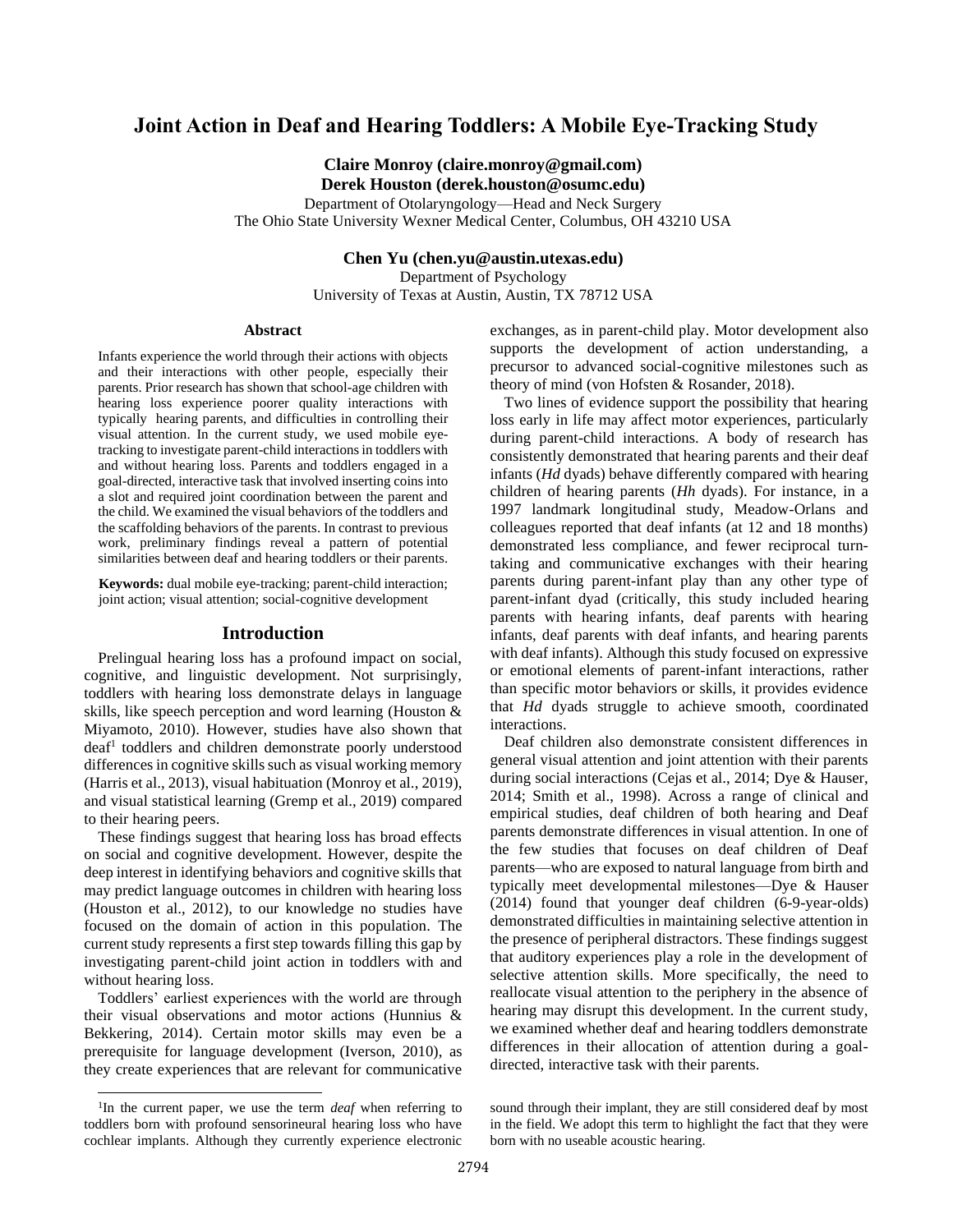Parent behaviors also contribute to the different interaction patterns observed in *Hd* dyads. For instance, in the Meadow-Orlans study (1997), *Hd* mothers were rated as significantly less sensitive, flexible, consistent, and as showing less participation and positive affect than mothers from all other dyads. Over the past several decades, studies have examined the linguistic behaviors of parents and consistently found that hearing parents of deaf infants tend to be more directive, less responsive, and use simpler language than their counterparts (e.g., Chen et al., 2019; Fagan, Bergeson, & Morris, 2014). One explanation for this pattern of behavior is that *Hd* parents are adjusting to their child's language ability, which is likely delayed due to hearing loss.

Therefore, previous research has demonstrated consistent differences in the parent-child interactions between deaf children and their hearing parents. As highlighted earlier, this body of work has primarily examined the emotional and linguistic behaviors of parents, but little is known about the motor behaviors that take place during parent-child play and whether these are also affected by hearing loss.

The current study represents a first step in investigating parent-child joint action in *Hd* and *Hh* dyads, and is part of a larger, longitudinal project on joint action in infants and toddlers with hearing loss. Toddlers and their parents engaged in a joint, goal-directed task that required them to coordinate their actions to successfully drop coins into a toy piggybank. Inserting coins into a narrow slot demands handeye coordination and fine motor skill (in fact, it is an item on the Mullen Scales of Early Learning developmental assessment). In our study, we modified the task such that toddlers needed to jointly collaborate with their parent to achieve the goal of inserting the coins. Parents were instructed to interact with their child as they "normally would at home", which resulted in varying levels of parent engagement and scaffolding behaviors.

Here, we present analyses of toddlers' visual attention and parents' scaffolding behaviors during this joint task. First, we examined whether deaf toddlers demonstrate similar patterns of visual attention during the task, compared with their hearing peers. Based on evidence for poorer selective attention in deaf children, one prediction is that deaf toddlers spend less time attending to relevant locations—e.g., the goal location or the coin of interest—compared with hearing toddlers. Conversely, the interactive, goal-directed context of the task might elicit more attentive behaviors in deaf toddlers than the computer-based tasks typically used in prior studies.

Second, we examined the levels of scaffolding that parents provided during the motor task. Toddlers often found this task difficult at first and struggled to orient the coin correctly into the slot. Parents could help their child by providing visual cues, like pointing to the goal or tilting the piggybank towards them, or they could help the child by guiding their hand directly. Given the past evidence for more directive language in the parents of *Hd* dyads, we explored whether parents of deaf toddlers might demonstrate more scaffolding behaviors in the current study.

Our third question related to whether parent scaffolding modulated toddlers' visual attention in both deaf and hearing toddlers. Prior research has established that parent behaviors during parent-infant play modifies infant behavior (Chen et al., 2020; Suarez-Rivera, Smith, & Yu, 2019; Yu & Smith, 2017). For instance, Yu & Smith (2017) found that parents' actions with objects supports and extends infants' visual attention to those same objects. Though this study featured an unstructured play paradigm rather than a goal-directed, we predicted that parent intervention would affect children's attention. Due to the exploratory nature of this analysis, we did not have any a priori predictions about whether the effects of parent scaffolding on attention would differ between deaf and hearing toddlers.

#### **Method**

#### **Participants**

The sample consisted of 12 parent-toddler dyads that included six toddlers with hearing loss and six with normal hearing (Table 1). Deaf toddlers were diagnosed at birth with severe-to-profound bilateral sensorineural hearing loss (SNHL) and received cochlear implants before 18 months of age. At the time of testing, deaf toddlers had received approximately 6-12 months of useable hearing experience through their implant, and all were enrolled in speechlanguage therapy with the goal of attaining spoken language.

Each hearing toddler was matched in age (+/- 1 week) and gender to each deaf toddler. Hearing toddlers were born fullterm and had no developmental diagnoses or history of chronic ear infections.

| Table 1: Participant characteristics. |                           |  |  |
|---------------------------------------|---------------------------|--|--|
| Toddler group                         | Mean (SD; range)          |  |  |
| Deaf                                  |                           |  |  |
| Age at Test                           | 19.05 (3.71; 13.97-25.05) |  |  |
| Age at CI Activation                  | 11.69 (1.88; 7.97-13.17)  |  |  |
| <b>Hearing</b>                        |                           |  |  |
| Age at Test                           | 19.17 (3.60; 14.27-24.89) |  |  |

#### **Procedure**

Toddlers and parents were seated at a child-sized table across from one another. Both dyad members were fitted with headmounted eye-trackers from Positive Science, LLC (Figure 1). Each eye-tracker has an infrared camera that records the right eye and a head camera that records the field of view. Two additional cameras recorded third-person views of the scene. All cameras recorded at 30Hz and were synchronized offline using ffmpeg (ffmpeg.org).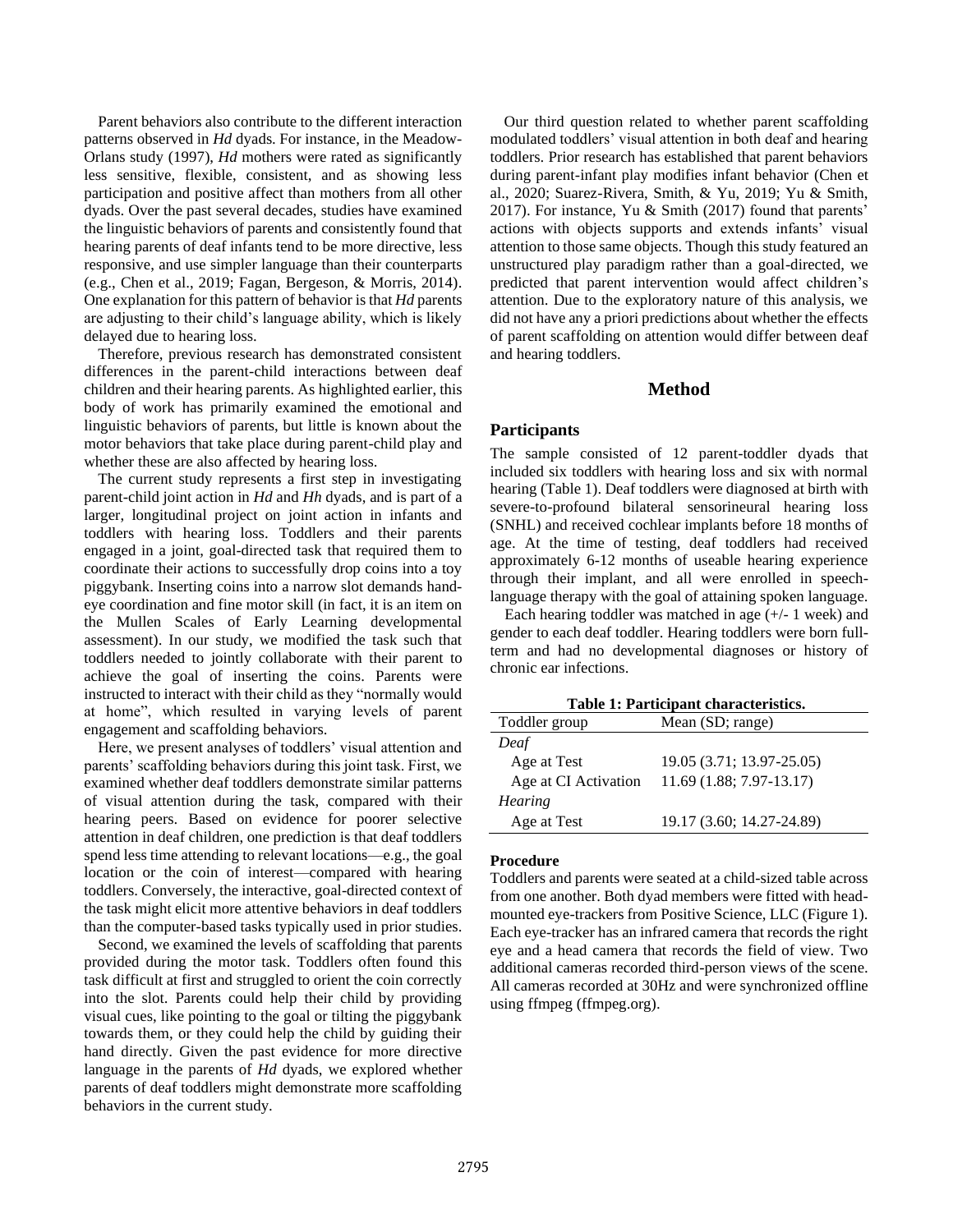

Figure 1: Eyetracking equipment and setup, showing examples frames in which the child is passing coins to his parent, who then places them into the piggybank slot. The crosshair indicates the estimated gaze target.

To calibrate the eye-trackers, a laser pointer was directed at nine unique locations on the tabletop to capture the toddler's attention. This phase was used for offline calibration using Yarbus software by marking the locations on the corresponding video frames when the eye was directed at the laser pointer.

Following calibration, dyads were presented with a toy piggybank that comes with ten colorful coins (Figure 1). In Round 1, the piggybank was placed before the child, and the coins were placed before the parent. Parents were instructed to hand the coins to the toddler one by one, so the toddler could then insert them into the piggybank. In Round 2, the items were switched so that the piggybank was placed before the parent and the coins before the toddler; it was the child's turn to pass coins to their parent who would then insert them into the piggybank. The objects were arranged such that the child could not complete the task alone; they needed to cooperate and coordinate their actions with their parents' to successfully insert the coins into the piggybank. There were 10 coins and therefore 10 trials per round, for 20 total trials per dyad). For the aims of the current study, we analyzed data from Round 1 only.

**Data processing.** After offline calibration, gaze direction was superimposed onto the head camera recording with a crosshair, yielding an additional recording of the calibrated gaze. All camera recordings were then exported into a series of single frames. Two independent coders used frames from the calibrated recording to determine, on every frame, whether the crosshair fell within one of four regions of interest (ROIs): the goal (the piggybank slot), the target coin, the parent's face, and the nontarget coins. The target coin was defined as the coin currently being brought to the piggybank and inserted into the slot; all other coins were defined as the 'nontarget' coins. Frames were excluded if the eye-tracker failed to capture the eye (e.g., the child knocked the camera out of place) or if the child was off-task (e.g., looking at the floor). Disagreements between coders that were longer than

10 frames (0.33s) were resolved via discussion with the first author; therefore, interrater reliability was 96%.

A third independent coder annotated every trial for the level of parent scaffolding during round one, when it was the child's job to insert the coins into the goal (Table 2). A trial was defined as the moment the first dyad member began reaching for the target coin, until the moment the coin was fully inserted into the piggybank.

#### **Table 2: Levels of parent scaffolding.**

|              | Level Definition                                         |
|--------------|----------------------------------------------------------|
| $\mathbf{L}$ | <b>None:</b> child inserted coin into slot without help. |
| 2.           | <b>Some:</b> parent gestured to the goal to encourage    |
|              | the child or tilted the piggybank towards the            |

- child to make the task easier. 3. **Lots**: parent physically helped the child through hand-over-hand guidance.
- 4. **Complete**: the parent inserted the coin into the slot for the child.

#### **Results**

Gaze fixations to each ROI were converted into proportions by summing the total amount of time spent looking to each ROI (goal, target, face, nontarget) per trial, and dividing by the total length of the trial. Similarly, levels of parent scaffolding were converted into proportions by summing the total number of trials featuring each of the four levels and dividing by the total number of trials (10). Data processing was done in Matlab 2020a (Mathworks, Inc), and statistical analyses were done in R (R Core Team, 2019).

#### **Visual Attention**

Overall, infants were attentive during this task. On average, both groups spent over 70% of total time attending to one of the four ROIs of interest (Table 3). There was no significant difference in the overall proportion of looking time to the four ROIs, out of total interaction time, between groups,  $t(10) = -$ .866,  $p = .407$ . There were also no differences in mean gaze duration or the overall number fixations between groups (*ps*  $> 0.14$ ).

| <b>Table 3: Descriptive Statistics.</b> |              |              |  |
|-----------------------------------------|--------------|--------------|--|
|                                         | Deaf         | Hearing      |  |
| Visual Attention                        | Mean $(SD)$  | Mean $(SD)$  |  |
| Total looking (prop.)                   | 0.70(0.08)   | 0.76(0.16)   |  |
| Mean gaze duration (s)                  | 1.35(0.19)   | 1.29(0.38)   |  |
| Mean # Looks                            | 19.04 (8.53) | 12.71 (4.48) |  |

Figure 2 shows the mean proportions of infant gaze to each ROI. A one-way ANOVA confirmed that gaze proportions differed significantly across ROIs,  $F(3,104) = 62.57$ ,  $p <$ .001. Post-hoc comparisons using Tukey's Honest Significant Difference test revealed significant differences between all ROIs (all *ps* < .001) with one exception: there was no difference in gaze proportions between the face and nontarget ROIs. These findings confirm that toddlers attended significantly more to the goal than to any other ROI,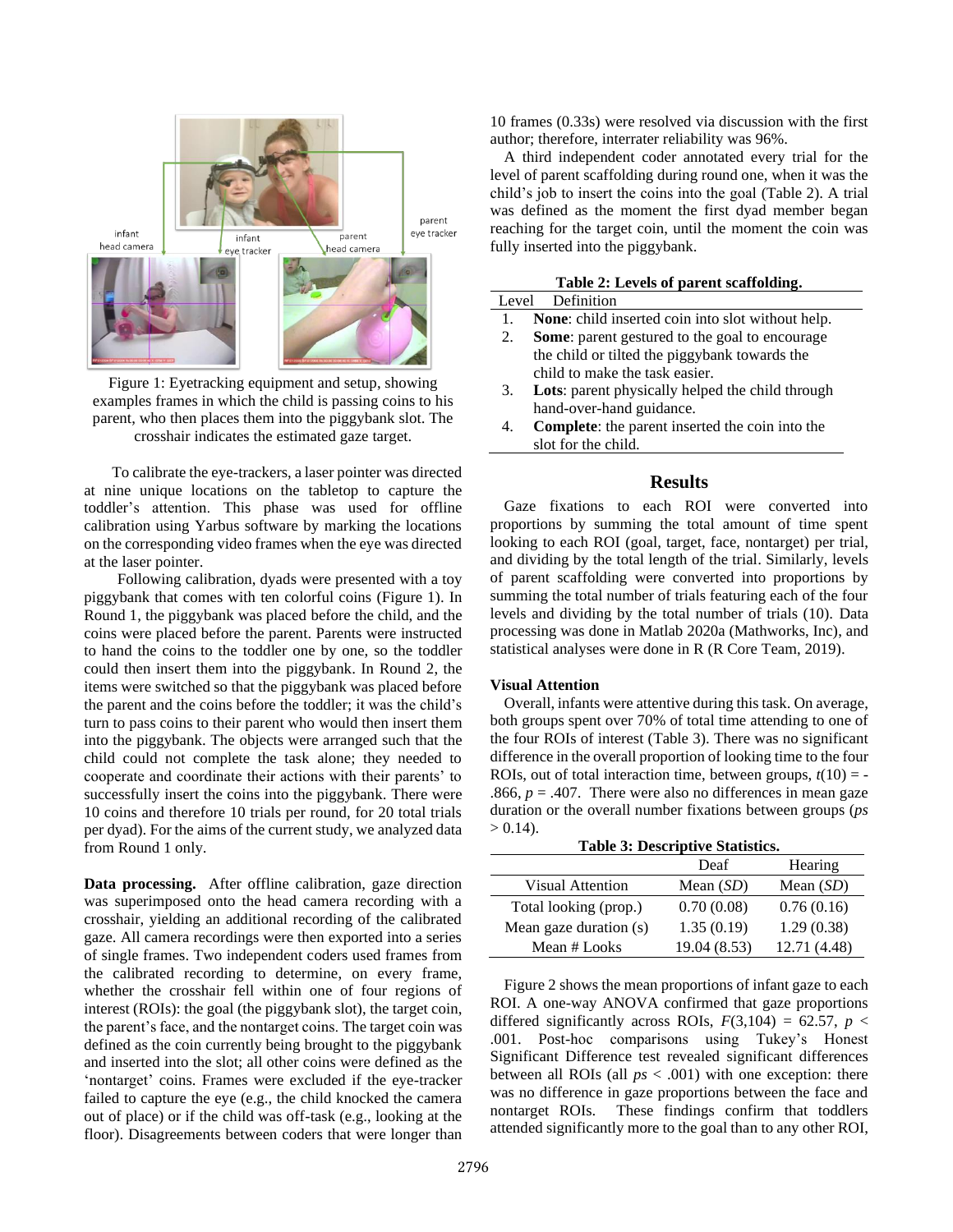and significantly more to the target coin than to either their parents' face or the nontarget coins.



Figure 2: Gaze proportions to each ROI across all infants. Error bars represent 95% confidence intervals.

An ANOVA with gaze proportions as the dependent variable, ROI as a within-subjects factor and Group as a between-subjects factor revealed no roi\*group interaction (*p*  $=$  .38), indicating that hearing status does not affect gaze distribution across the ROIs (Figure 3). Although hearing infants showed higher gaze proportions to the goal location, and deaf infants showed higher proportions to the non-target coins, these differences were not statistically significant.



Figure 3: Gaze proportions to the four regions of interest, separated by group (deaf  $= D$ , hearing  $= H$ ). Error bars represent the standard error of the mean.

#### **Parent Scaffolding**

Figure 4 depicts the levels of parent support for each toddler. A one-way ANOVA with mean number of trials as the dependent variable and levels of scaffolding as a withinsubject factor revealed a significant effect of levels, *F*(3,44)  $= 8.76$ ,  $p = .014$ . Across groups, toddlers completed most trials independently with no parent support  $(M = 4.58$  trials per toddler), which was significantly more than the number trials taken over by parents (level 4, or 'complete' support; *M*  $= 0.67$  trials). The number of trials in which parents provided 'some' support (*M* = 1.42 trials per toddler), and 'lots' of support  $(M = 2.08 \text{ trials})$  did not differ from other levels.



Figure 4: Proportions of levels of parent scaffolding for each toddler, separated by group.

An ANOVA with the mean number of trials as the dependent variable, Level as a within-subjects factor and Group as a between-subjects factor revealed no main effect of group, and no level\*group interaction (*ps* > .74), indicating that levels of parent scaffolding does not differ significant between deaf and hearing toddlers.

To determine whether parents of deaf toddlers differed in the overall amount of scaffolding they provided, we conducted an independent-samples t-test on the mean proportion of trials containing any level of scaffolding; in other words, we collapsed across levels 2-4 and compared the proportion of trials between groups. This revealed no differences in overall amount of parent scaffolding between groups,  $F(1,44) = .33$ ,  $p = .57$ . Thus, although the proportion of trials with some level of parents intervention was higher for the deaf toddlers ( $M = 0.63$ , SD = 0.36) than the hearing toddlers ( $M = 0.40$  trials,  $SD = 0.47$ ), this difference was not statistically significant.

#### **Does parent scaffolding modulate infant attention?**

Our next question was whether attention to each ROI varied as a function of parent scaffolding (Figure 5), and whether this relationship differed between deaf and hearing groups. Because gaze proportions differed significantly across the four ROIS, we tested the effect of levels of parent scaffolding on gaze proportions by fitting a linear mixedeffect model to gaze proportions separately for each ROI, with Levels and Group as fixed effects and Participant as a random effect.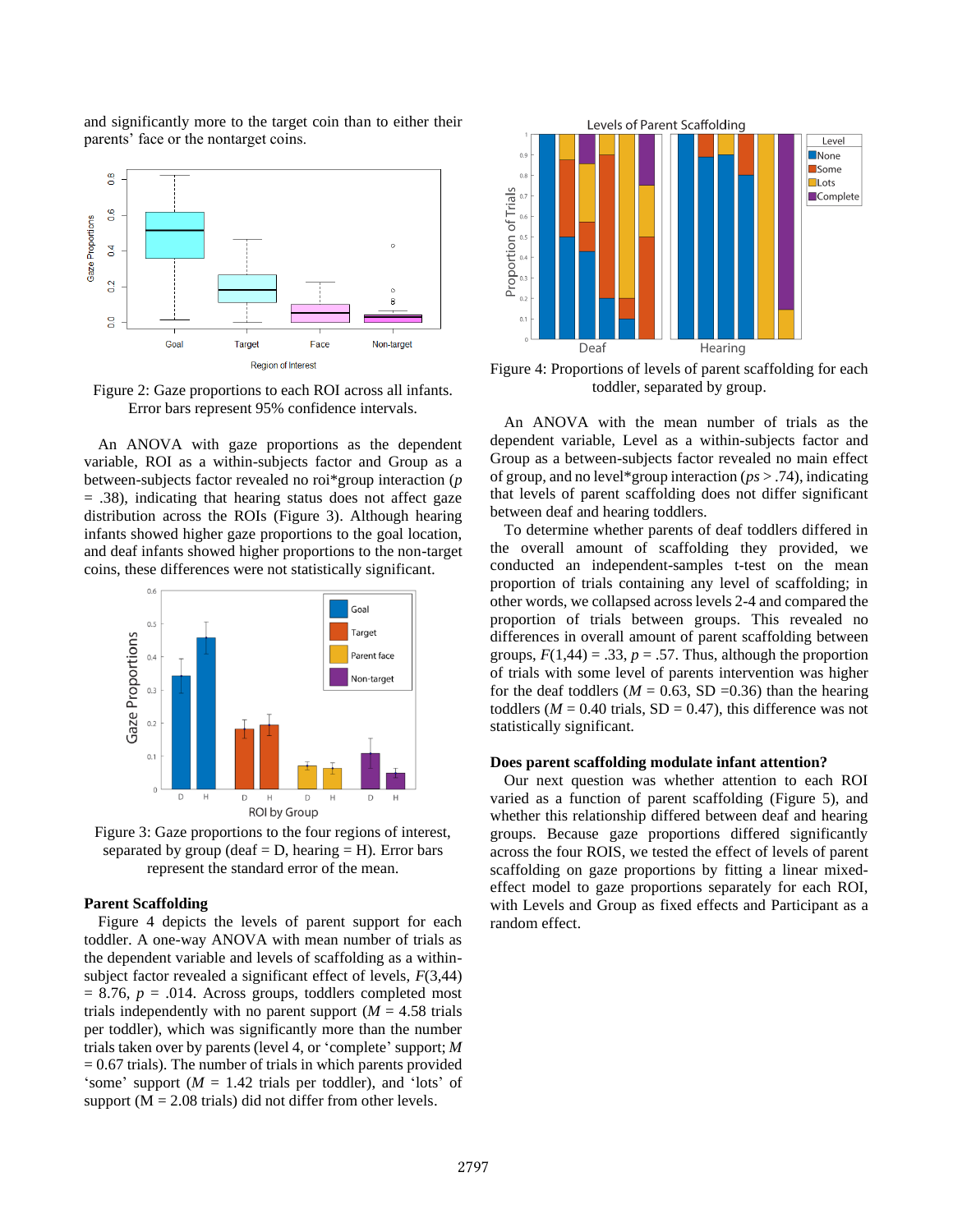



For the Goal ROI, the model revealed no main effects of level or group and no group\*level interaction (*ps* > 0.40), indicating that parent scaffolding or hearing status did not modulate toddlers' attention to the goal.

For the Target ROI, there was a significant main effect of level,  $\chi^2(3) = 8.63$ ,  $p = .035$ , revealing that attention to the target coin varied across levels of parent scaffolding. Proportion of looks to the target was highest when toddlers completed the trial independently ('None'; level 1), and progressively decreased as the level of scaffolding increased (Figure 6). This finding is not explained by a reallocation of attention to other ROIs: overall attention was lower during "complete" trials relative to all other trials (Figure 5). There was no main effect of group or group\*level interaction (ps > 0.63), indicating that hearing status did not influence toddlers' gaze to the target coin.



Figure 6: Boxplot showing gaze proportions to the target coin as a function of levels of parent scaffolding. Error bars represent 95% confidence intervals.

For the Face ROI, there was no main effect of level ( $p =$ 0.64), but there was significant group\*level interaction  $\chi^2(3)$  $= 8.05, p = .045$ . This interaction revealed a higher proportion of looks to the parents' face during Level 4 trials ('complete'

help) in hearing toddlers compared with deaf toddlers  $(M_{hearing} = 0.22, M_{deaf} = 0.03).$ 

Finally, analysis of the non-target ROI revealed no main effect of level ( $p = 0.42$ ) but a highly significant group\*level interaction  $(\chi^2(3) = 33.79, p < .0001)$ . As with the face ROI, this interaction revealed that hearing toddlers spent more time looking at the non-target coins during trials in which parents provided "lots" of support (i.e., hand-over-hand guidance) compared with the deaf toddlers ( $M_{hearing} = 0.20$ ,  $M_{deaf} =$ 0.02). However, given the low frequency of these trials, this finding should be interpreted with caution.

#### **Discussion**

The goal of the current study was to examine parent-child interactions during a goal-directed task in *Hd* (hearing parents with deaf toddlers) and *Hh* (hearing parents with hearing toddlers) dyads. Parents and their toddlers put coins together into a toy piggybank; specifically, parents handed coins to their child one-by-one and the child inserted them into the piggybank slot. We analyzed visual attention to taskrelevant locations, parent scaffolding behaviors, and whether parent scaffolding modulated toddlers' attention.

Our main finding was that there were consistent similarities between *Hd* and *Hh* dyads in both the visual attention of the toddler and the scaffolding behavior of the parent. Across groups, toddlers demonstrated similar amounts of overall attention, length of gaze fixations, and distribution of gaze to task-relevant locations. They spent the largest proportion of the time looking at the goal (the slot), followed by the target coin, suggesting that toddlers were highly engaged with the task. Notably, toddlers spent a high proportion of time looking at relevant locations in the scene (above 70% of the time across groups). Toddlers also looked infrequently to their parents' faces, which is consistent with previous studies on parent-infant interactions using mobile eyetracking (Peters et al., 2020).

The similarities in visual behavior between deaf and hearing toddlers stands in contrast with previous research, which has documented poorer performance on sustained visual attention tasks in deaf school-age children (for a review, see Dye & Bavelier, 2010). Many of these studies employ standard computerized paradigms like the continuous performance task (CPT; e.g., Horn et al., 2005; Mitchell & Quittner, 1996; Quittner, Leibach, & Marciel, 2004; Smith et al., 1998) that typically require children to attend to a rapidly changing stream of stimuli like numbers. In the current study, visual attention was measured during an interactive, social task in much younger toddlers. One possibility is that active control and/or sensorimotor processes play a critical role in visual attention (Peters et al., 2020). Another possibility is that the differences previously observed in CPT tasks could be explained by a related cognitive process, like cognitive control. A third possibility is that these differences in visual behavior are not present early in infancy, but instead emerge later in development. This latter possibility raises questions about the underlying mechanisms that cause previously observed differences in visual attention in deaf children and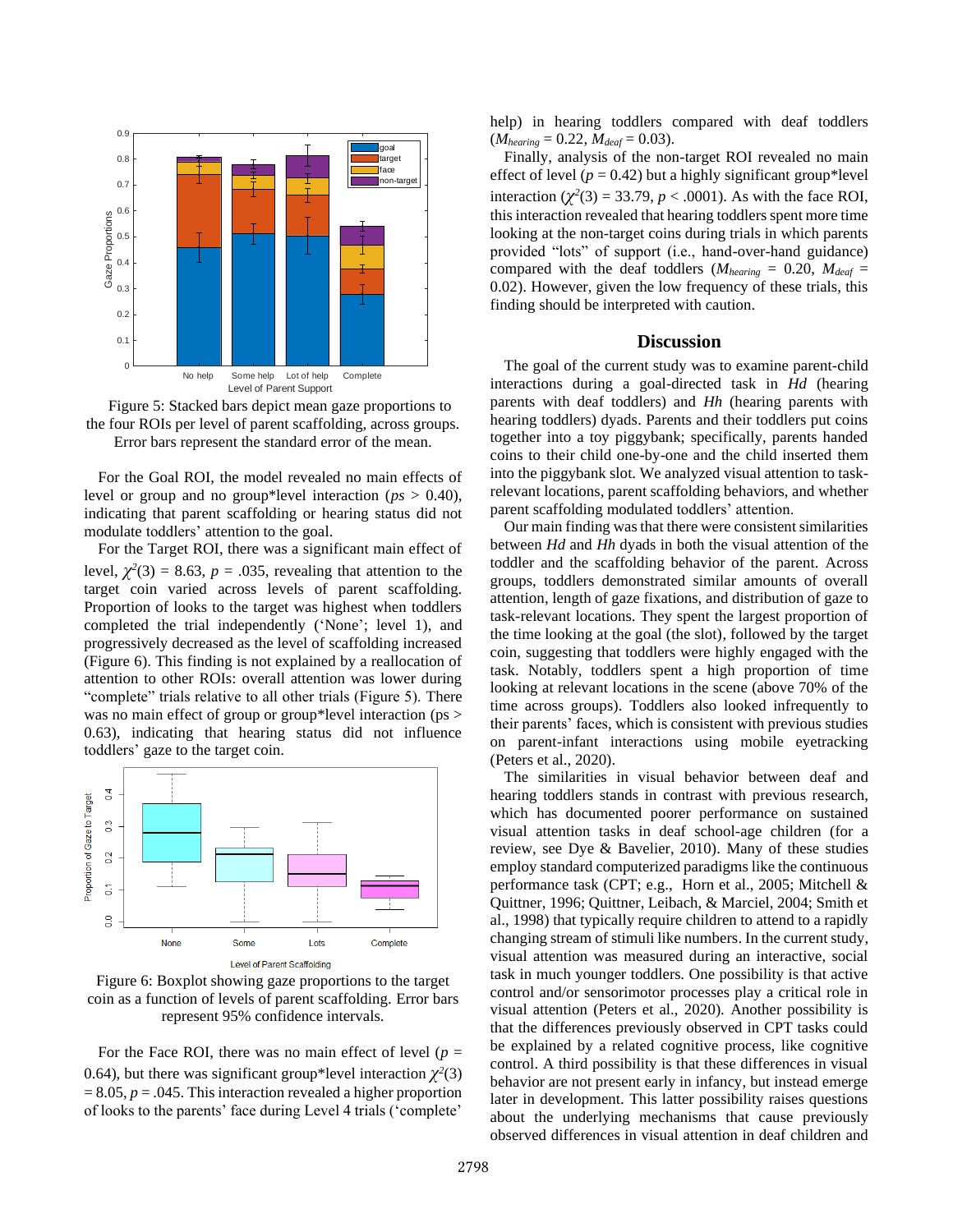is a critical question for follow-up work. Finally, it is important to highlight that all deaf toddlers in the current sample had worn cochlear implants for at least six months and were receiving speech-language therapy. It is likely that their hearing and language skills were developed enough to also benefit from their parents' verbal cues, another question for future work. It is possible that deaf toddlers without cochlear implants would not show such similarities with their hearing peers.

We also found no preliminary evidence for differences in parent scaffolding behaviors between parents of deaf and hearing toddlers. Though parents in *Hd* dyads showed more scaffolding behaviors than parents in *Hh* dyads, this difference did not reach significance. Nevertheless, this finding could be considered surprising in the context of previous research, which has found *Hd* parents to typically be less responsive and positively engaged in their interactions and more directive in their linguistic behaviors. One possibility is that this null finding is due to a small sample size, which we plan on increasing. An open question is whether parents also provide scaffolding through language; for example, by aligning utterances with toddlers' actions to encourage them or keep them focused on the task. An important next step will be to examine parents' speech and its effects on toddlers' behavior in the current task.

Finally, the third aim of the current study was to explore whether parents' scaffolding behaviors influenced toddlers' attention to task-relevant locations. We found that this was the case only for the target coin: attention to the coin had an inverse relationship with parent scaffolding, such that lower levels of scaffolding elicited a higher proportion of attention. One possibility is that parent intervention disrupts toddlers' attention to the target object they are trying to insert into the goal. This explanation is supported by the finding that overall attention was lower during the trials with the highest amount of parent intervention, and vice versa. An alternative possibility is the reverse: whenever their toddler demonstrates poorer attention, parents respond by providing more scaffolding to keep them engaged. However, attention to the goal location and to parents' faces was consistent across all levels of parent scaffolding, indicating attention to these locations was unaffected by parent intervention.

Interestingly, we found that hearing toddlers showed increased looks to their parent's face and to the non-target coins during trials with higher levels of parent scaffolding, but this pattern was not evident in the deaf toddlers. One speculation is that this pattern suggests more sensitivity in the parents of hearing toddlers, which would be supported by the literature. Whenever the toddlers are looking at the face or nontarget coins, instead of the goal or the target, parents provide more guidance. However, given that these conditions included fewer trials, we view this finding with caution.

In conclusion, the current study extends what we know about the parent-child interactions experienced by toddlers with hearing loss. Here, we have shown that deaf toddlers show largely similar patterns of visual attention while interacting with their parents, demonstrating an ability to focus to the task. Similarly, we also found comparable parent behaviors between groups, suggesting that the poorer parental responsivity observed in prior research may not be as pervasive as previously thought. Future work on this project will focus on analyzing the motor proficiency of toddlers, motor synchrony between parents and children, and linguistic behavior of parents.

#### **References**

- Cejas, I., Barker, D., Quittner, A., & Niparko, J. (2014). Development of joint engagement in young deaf and hearing children: effects of chronological age and language skills. *Journal of Speech, Language, and Hearing Research*, *57*(5), 1831–1841.
- Chen, C., Castellanos, I., Yu, C., & Houston, D. (2019). Parental linguistic input and its relation to toddlers' visual attention in joint object play. *Infancy*, *24*(4), 589–612.
- Chen, C., Monroy, C., Houston, D., & Yu, C. (2020). Using head-mounted eye-trackers to study sensory-motor dynamics of coordinated attention. In *Progress in Brain Research* (Vol. 254, pp. 71–88).
- Dye, M., & Bavelier, D. (2010). Attentional enhancements and deficits in deaf populations: An integrative review. *Restorative Neurology and Neuroscience*, *28*(2), 181– 192.
- Dye, M., & Hauser, P. (2014). Sustained attention, selective attention and cognitive control in deaf and hearing children. *Hearing Research*, *309*, 94–102.
- Fagan, M., Bergeson, T. R., & Morris, K. J. (2014). Synchrony, complexity and directiveness in mothers' interactions with infants pre- and post-cochlear implantation. *Infant Behavior and Development*, *37*(3), 249–257.
- Gremp, M., Deocampo, J., Walk, A., & Conway, C. (2019). Visual sequential processing and language ability in children who are deaf or hard of hearing. *Journal of Child Language*, 1–15.
- Harris, M. S., Kronenberger, W. G., Gao, S., Hoen, H. M., Miyamoto, R. T., & Pisoni, D. B. (2013). Verbal shortterm memory development and spoken language outcomes in deaf children with cochlear implants. *Ear and Hearing*, *34*(2), 179–192.
- Horn, D., Davis, R., Pisoni, D., & Miyamoto, R. (2005). Development of visual attention skills in prelingually deaf children who use cochlear implants. *Ear and Hearing*, *26*(4), 389–408.
- Houston, D., Beer, J., Bergeson, T., Chin, S., Pisoni, D., & Miyamoto, R. (2012). The ear is connected to the brain: some new directions in the study of children with cochlear implants at Indiana University. *Journal of the American Academy of Audiology*, *23*, 446–463.
- Houston, D., & Miyamoto, R. (2010). Effects of early auditory experience on word learning and speech perception in deaf children with cochlear implants: implications for sensitive periods of language development. *Otology & Neurotology*, *31*(8), 1248–53.